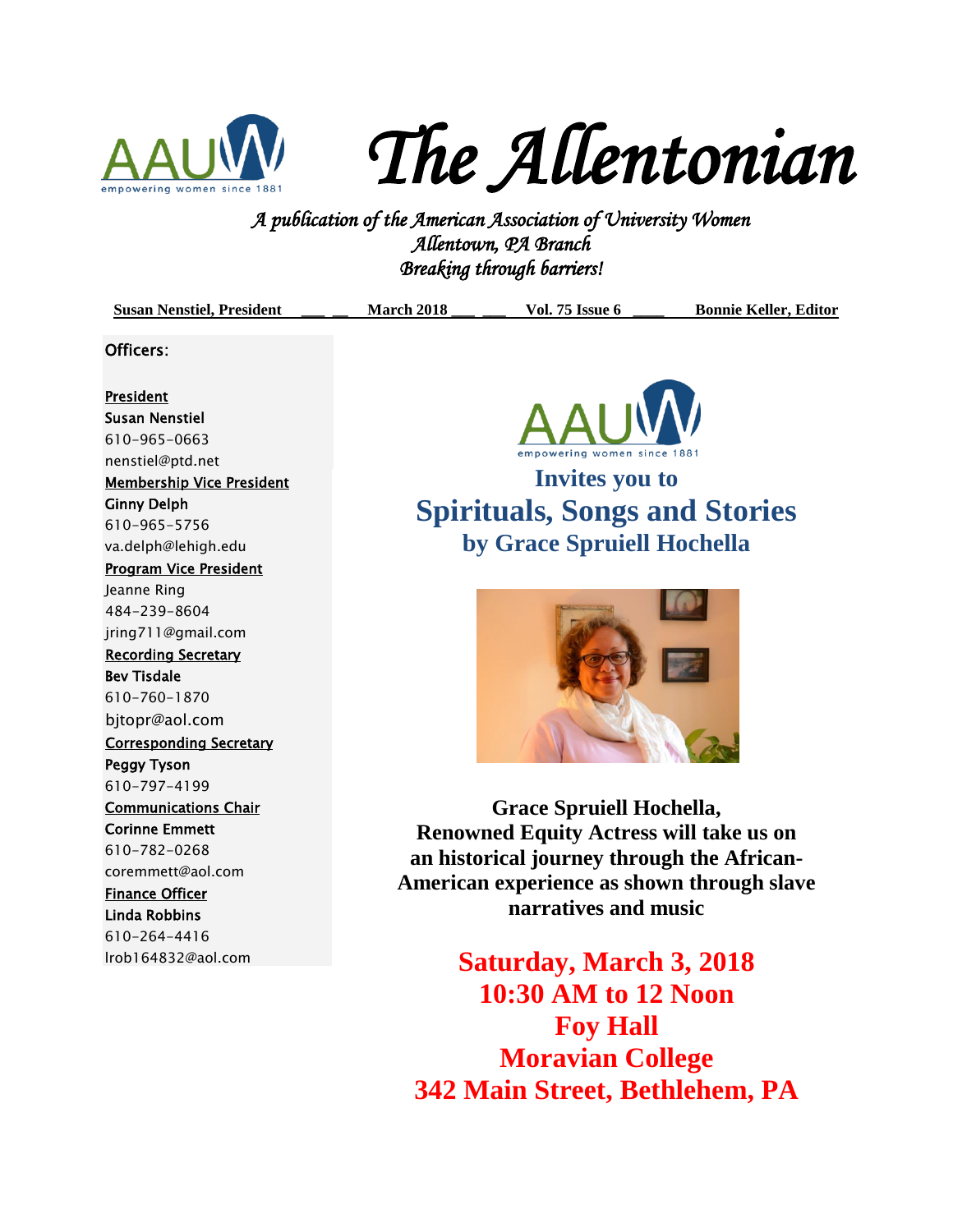# *President's Message*

In a week, we will begin to celebrate Women's History Month. We honor the many women who have opened doors for generations to come. AAUW has been opening doors for women and girls for over 100 years. From our first research dispelling that higher education affects women's reproductive health to our work on pay equity and sexual harassment, we continue to break barriers.

As we begin preparing our gardens for planting, think about how the seeds will grow. Seeds to stop massive shooting (our hearts go out to Lesley and her family as her granddaughter was affected by a lockdown at the elementary school near the high school), seeds to protect women and girls from sexual harassment and discrimination, seeds to pay equity so women can afford to care for their families and themselves.

The work of the women we honor during March does not stop. We need to continue our work and our support of AAUW.

I hope to see all of you at our **March 3rd program** at Moravian College. If you need a ride, please call me at 610-965-0663. Mark your calendar for **Saturday, May 5th** for our final event. We are honored to host Heather Mason, a former Legal Advocacy Fund litigant.

As Eleanor Roosevelt once said, "I have a firm belief in the ability and power of women to achieve." I can't agree more.

All the best,

#### Susan

Next Board meeting: March 6, 7 pm, at Wegmans, Allentown

## *Come to the Allentown Art Museum on March 15 with the Career Women's Study Group!*

Its Women's History Month! Come on **March 15, 6:00 pm and/or 7:00 pm** to the Allentown Art Museum, 5<sup>th</sup> & Court Streets, Allentown for two tours!

6 pm: A presentation on the main collection of the museum focusing on Women Artists. 7 pm: A docent led tour of the featured exhibit, "Women of Vision", an exhibit of works by women photographers.

All are welcome. Come for either one or both presentations. There is no cost to attend but please notify Barbara Campbell so she knows who to expect: home ph. 610-432-3313, [barbarac45@aol.com](mailto:barbarac45@aol.com)

# *April 19 Branch Meeting: Gerrymandering*

Learn more about the issue of gerrymandering and why it is so important to have fair voting districts in Pennsylvania and other states in this country. Come to our Annual Meeting and hear Mary Erdman of the Lehigh Valley League of Women Voters speak about this issue. The meeting will take place at Cedar Crest College, **Thursday, April 19 at 7:00 pm** in Room 8 of the Hamilton Boulevard Building.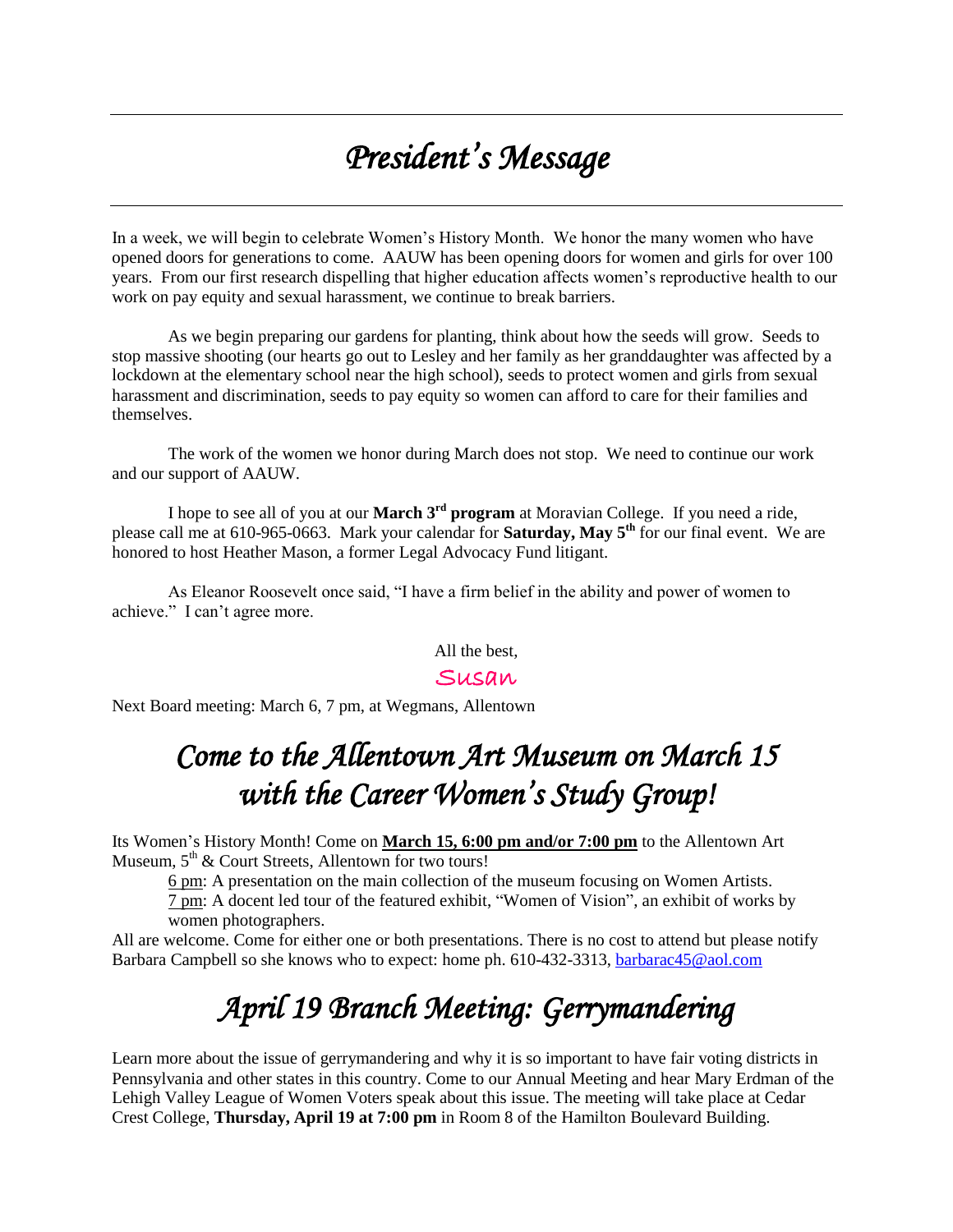# *Lehigh Valley Women's Advocacy Coalition*

The next **Lehigh Valley Women's Advocacy Coalition** meeting will be on Tuesday, March 13 at 8:30 am at the Channel 39 Building on the Steel Stacks campus. **Henry Moore of the Lehigh Conference of Churches** will speak about the Lazarus Housing Project plan to purchase a home in Allentown for recently released women prisoners and their children. Please email  $\frac{\text{ring}}{11}$  @gmail.com for more information or if interested in attending.

### *Public Policy*  **Lesley Lojko, Public Policy Chair**

While I was thinking about which public policy issue to share with you this month a horrific tragedy occurred at a high school in Florida just about a mile from where my 2 granddaughters attend school. Their school was put on lockdown and for 2 hours they each sat with their classmates and teachers in school bathrooms. The 8 year old said the bathrooms were hot as they sat on the floor. The 12 year old, whose birthday it was on that Valentine's Day, said sitting on the floor was disgusting, she couldn't wait to take a shower. She has a friend whose sister attends the high school, who was fortunately safe, but knew others who were injured and killed. Their babysitter, a college student, sat in the school parking lot waiting for them to be released. She, understandably, was quite upset.

Just a week ago my husband and I passed by the Margery Stoneham Douglas High School as we drove the girls to school while we were babysitting them in Florida. Its a big school, on a huge campus as we have seen on the news. We have driven by many times at dismissal and arrival times and have seen how well behaved and orderly the students are crossing the busy streets around the school. Now I am wondering if any of those kids are among the dead and injured.

This senseless tragedy caused by gun violence has to be another wake up call for the gun laws in this country to be strengthened. Much of the news reporting also faults mental health treatment in this country. Please write to your representatives in Congress and the State House to work harder to fix this problem so our children and grandchildren can grow to adulthood in a safer environment.

# *Lets Read Math*

**Submitted by Jan Seaman**

This program has been suspended until fall 2018. Contact Jan Seaman - [jrouxseaman@gmail.com](mailto:jrouxseaman@gmail.com)

### *Turning Point of Lehigh Valley – AAUW Donations Are Requested*

Turning Point of the Lehigh Valley is a safe place where victims of abuse and their children can find refuge and services. Over 5,000 women and children from Lehigh and Northampton counties are helped each year. Turning Point's Mission is three fold:

- Work toward the elimination of domestic violence
- Increase community awareness of the problem
- Empower victims by providing shelter and support services.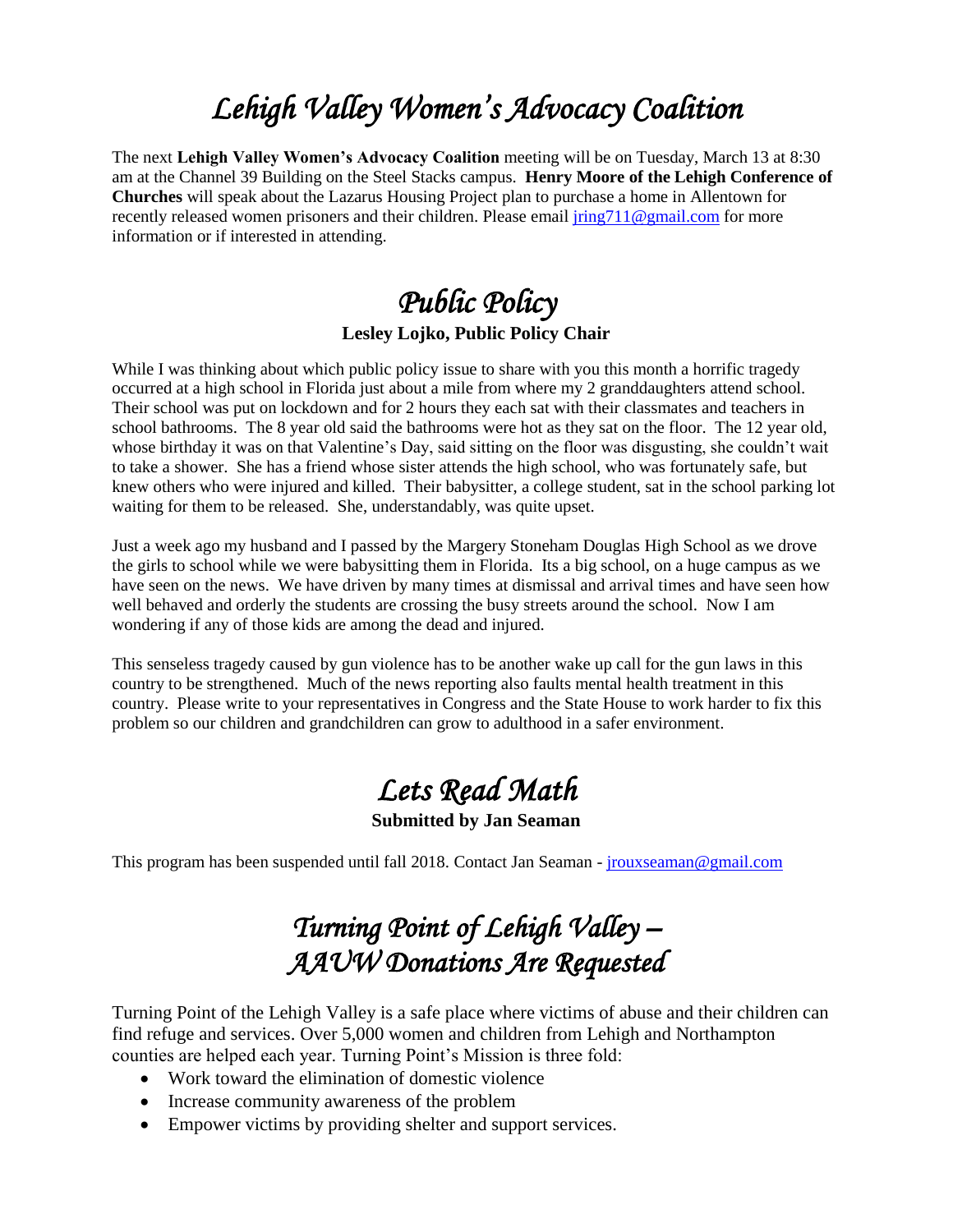Donated items are always needed by the residents at the shelter and for those who are trying to establish violence-free homes. They provide a ray of hope to the victims, showing that others care. Our Branch will continue to reach out and support this much needed mission. This year we are concentrating on the three most needed donations:

- \$4 all day bus passes
- Gift cards for grocery stores, Wal-Mart, Target, Wawa and pharmacies
- New bed pillows, twin-sized sheets, blankets and comforters
- Please bring your donations to your study group leaders, board members or bring them to our **April Branch meeting**. If you have any questions please contact Linda Roosa (610- 966-1459) or Peggy Tyson (610-797-4199). Thank you for your support.

# *Legal Advocacy Fund*

### **Nancy Moffet, Legal Advocacy Chair**

**(Submitted in December 2017)**

### **LAF Plaintiff's Experience Highlighted in New Book**

LAF plaintiff Nathalie Gosset shares her experience in Gretchen Carlson's new book "Be Fierce: Stop Harassment and Take Your Power Back," which chronicles stories from women who confronted workplace harassment. LAF adopted Gosset's case through our case support program in September 2016. After experiencing sexual harassment in her workplace, Gosset reported the harassment and was subsequently terminated from her job in retaliation, she alleges (a violation of Title IX).

#### **LAF Adopts Three New Cases**

The 2017 AAUW LAF Committee and AAUW Board of Directors recently voted to adopt three new cases that have the potential to change the legal landscape for women and girls. *Portz v. St. Cloud State University and Minnesota State College and University Systems*  "Title IX was enacted to achieve equality in all aspects of collegiate athletic participation, and unfortunately this has not been accomplished at St. Cloud State University. We are fully committed to ensuring this changes for the women's tennis team, the women's Nordic ski team, and all of the women's sports teams at SCSU." — Donald Chance Mark Jr. of Fafinski Mark & Johnson. In Portz, St. Cloud State University has been accused of denying women student athletes equal opportunity to participate in sports and manipulating rosters to avoid violating Title IX while still cutting back on women student athletes' opportunities.

#### *Spencer v. Virginia State University*

"This sacrifice and struggle is not just about me. It is for every woman, in every discipline, who has worked her ass off to 'become' and still faced oppression, discrimination, and disregard. May a victory here illuminate a wider path to equality within the tradition of academia." — Zoe Spencer, Ph.D., plaintiff in Spencer. When professor Zoe Spencer, Ph.D., learned that two men hired as associate professors started at significantly higher salaries than those of women professors at all ranks, she asked for a raise; her request was denied.

#### *Robb v. Lock Haven*

"We commend the Lock Haven women for their courage in taking action to bring their university into compliance with Title IX after it failed to provide its female students with equitable athletic opportunities for decades." — Attorneys for Robb v. Lock Haven Terry L. Fromson and Amal Bass of Women's Law Project and Kathleen Yurchak of Steinbacher, Goodall & Yurchak. The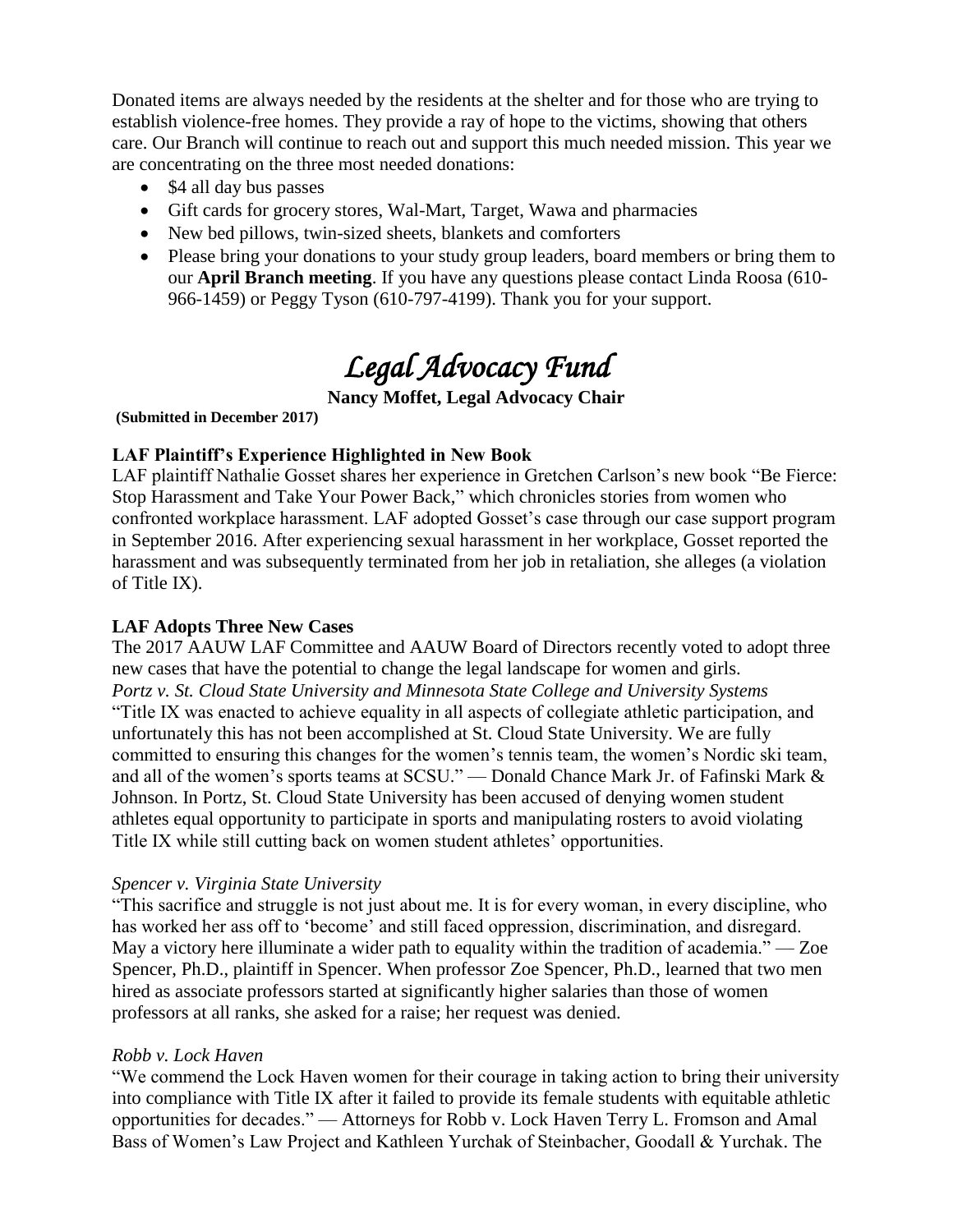eight student athletes in Robb allege that their university violated Title IX, failed to add a women's athletic team since 1994, and has not elevated women's club teams to the varsity level despite requests, interest, and ability.

#### **LAF on Campus: Small Grants, Big Impact**

LAF recently awarded four Campus Outreach Grants to AAUW student organizations and branches. Campus Outreach Grants support events, programs, and resources that educate campuses around issues that affect Title IX and women's equity. AAUW student organizations, branches, and Younger Women's Task Force chapters can apply for up to \$750 in funding. Congratulations to the following grant recipients:

•University of Michigan's student organization, who will host a tabling series educating students on Title IX and sexual assault

•Lock Haven University's local AAUW branch, who will put on a panel featuring women in science, technology, engineering, and math

•Washington State University's local AAUW branch, who will arrange a convening of women leaders

•Valparaiso University in Indiana's student organization, who will hold a workshop on sexual assault and women's leadership

### *Branch Notes*

**Condolences:** We are sad to learn of the recent death of Dr. Marvin Sachs, the brother of Ruth Meislin, one of our past Presidents and a life member. Our sincerest sympathies go out to Ruth and her family.

### *Study/Interest Groups*

#### **Career Women's Study Group**

*Thursday, March 15, 6:00 pm and/or 7:00 pm* **Women's History Month** Please meet at the Allentown Art Museum, 5<sup>th</sup> Street, Allentown. 6 pm: A presentation on the main collection of the museum focusing on Women Artists. 7 pm: A docent led tour of the featured exhibit, "Women of Vision", an exhibit of works by women photographers. All are welcome. Come for either or both presentations. There is no cost to attend but please notify Barbara Campbell so she knows who to expect. Coordinator: Barbara Campbell, home ph. 610-432-3313, [barbarac45@aol.com](mailto:barbarac45@aol.com)

**Literature of the Past and Present** Leader: Annette Bonstedt (610-395-5974)

*Thursday, March 15, 12:30pm* Muhlenberg College Trexler Library Rare Books Room (Level B) Hostess: Lesley Lojko, ph. 610-965-6337 Book: *Exist West* by Moshin Hamid Reviewer: Lesley Lojko New members are welcome. Please contact hostess if attending.

**Recent Literature** Leader: Mary Lou Green (620-530-9124)

*Thursday, March 8, 2018, 12:30 pm* Hostess: Audrey Rubin, ph. 610-966-2792 Book and Author: *The Tea Girl from Hummingbird Lane* by Lisa See